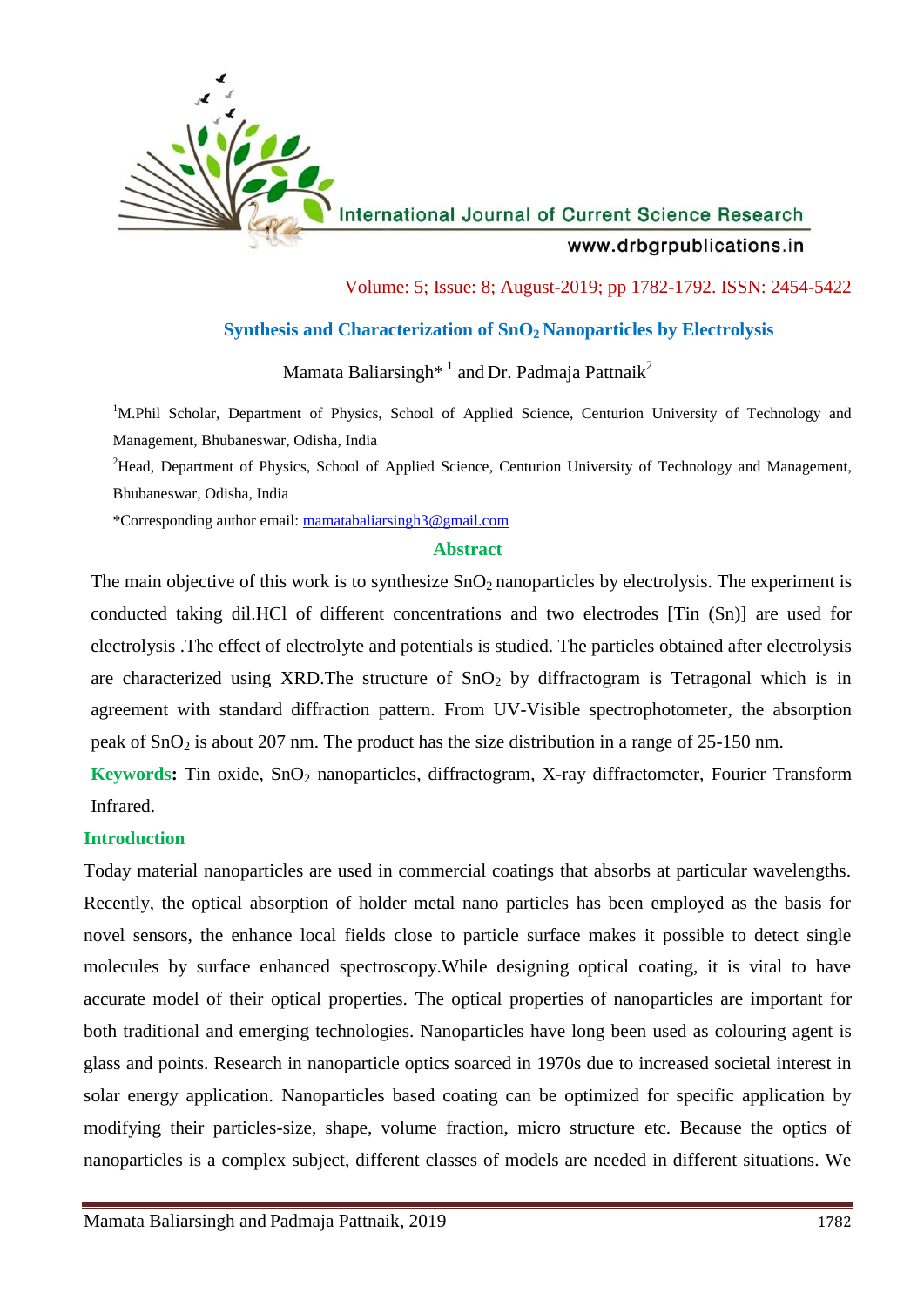have developed a comprehensive set of working models for sub micron particles embedded in supporting media. We also carried out experimental studies on metal insulator composite solar absorbing coatings, nano structuring transparent conductors, pigmented polymers and parent coatings. The experiments of results are close up related to the prediction of the appropriate.

#### **Theoretical models**

Nano is a prefix that is used as a microscopic unit to change its value by orders of magnitude. Nano means one billionth  $(10^{-9})$ . Nanoparticles are defined as the smallest particle ever found as the result of molecular processing and nano technology. These are the particles with extra ordinary properties of deliberating new components and transmitting energies at nano meter scale. The small size of nano particles is responsible for their unusual properties. Nano materials are important due to their large surface area ratio compared to bulk materials and fundamental size effects.

 $SnO<sub>2</sub>$  has been applied as a catalyst, gas sensor-battery. These applications are used in the form of nano particles i.e nano sheets, nano rod clusters, nano rod array, nano rod bundles, nano spheres which were prepared by different methods.

Several scientists reported that the  $Sno<sub>2</sub>$  nano particles could be synthesized using wet chemical method. Those method are biogenic, synthesis, gel combustion, hydrothermal route, sol gel, micro emulsion, solvo-thermal, thermal decomposition, so no chemical, precipitation. All methods were proved to produce  $SnO<sub>2</sub>$  nanoparticles. Unfortunately, these methods are time-consuming and complicated. They are not suitable for fabrication cost and facile preparation process. Another method is electro chemical method which it is proposed in this work. The several advantages of this procedure include control of particles size, excelled yields, operational simplicity and minimum environmental. In sonication on nickel hydroxide nanoparticles and influence CTAB It has been applied. Synthesis, synthesis nickel hydroxide by electrolysis at high voltage and influence of  $Ni(OH)_2$  nanoparticles on insulin sensor sensitivity. Based on the explanation, most of researchers produced  $SnO<sub>2</sub>$  nano particles using techniques which require Tin (IV) chloride as a reagent. This reagent is relatively expensive and difficult to be found in Indonesia. There have been limited studies concerned an synthesis of  $Sno<sub>2</sub>$ from tin bare which is cheaper and easier to be found in Indonesia. Therefore, this research intent to produce a nano size  $SnO<sub>2</sub>$  using Tin bear as regent by high potential electrolysis.

#### **Nano Materials**

Nano crystalline materials are the solids composed of nano meter sized particles, or grains or crystallites. Recent progress in nano material research is regarded as one of the most advanced as one of the most advanced and interdisciplinary area of research in physics, chemistry, bioscience and engineering (Edelstein and Commeratra, 1998). The application of nano materials permits the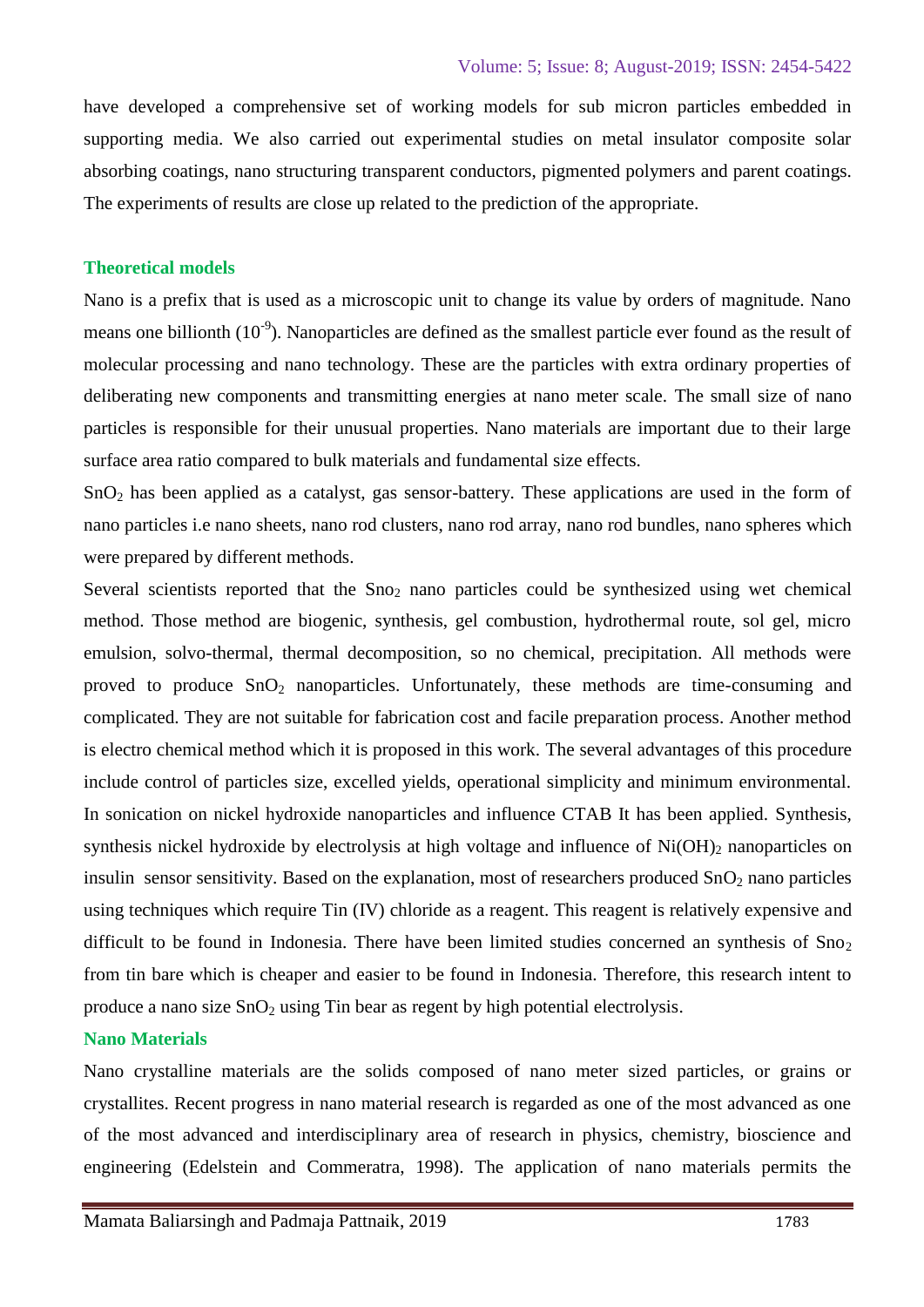alteration of fundamental physical and chemical properties of conventional materials as their size is reduced to the nano scale, offering new materials with unique electrical, optical and mechanical properties.

Nano materials are used for commercial purpose such as absorbents, fillers, catalysts, semiconductors, photo catalysts, cosmetics, micro-electronics, pharmaceuticals, drug carriers, energy storage and antifriction coatings. The unique properties of nano materials which arise due to domination of surface effects over interior volume effect. Due to their nano dimension, can be sued to design novel technologies or to improve the performance of existing processes. Nano materials have found multi applications in water treatment energy production and contaminant sensing. Metal oxide nano particles are attractive from both scientific and technological point of view. Metal oxide nano materials can exhibit unique physical and chemical properties due to their limited size and a high density of corner or edge surface sites. Metal oxides nano materials have attracted a great deal of attention because of their large application in various files like catalysis, sensors, and environmental remediation like absorption and degradation of various contaminants from aqueous media.

## **Nano rods materials**

1D nano materials including nano tubes, nano wires, nano fibers and nano rods have attracted a great deal of attention due to their combination of superior proportion like small dimension structure, high aspect ratio and unique device function that lead to a large range of promising applications in electronics, photonics. Chemicals sensor, field emission devices, solar cell, Lithium ion-battery, hydrogen storage and drug delivery.

## **Nano composite materials**

A composite is considered to be any multiphase material that exhibits a significant proportion of the properties of all constituents' phases such that a better combination of Properties is realized. According to the principle of combined action, better property combinations are fashioned by the judicious combination of two or more distinct materials. Nano composites are composites in which at least one of the phases shows dimensions in the nano meter range. Nano composite materials have emerged as suitable alternatives to overcome limitations of micro composites and monolithic while posing preparation challenges related to the control of elemental composition and stoichiometry in nano cluster phases.

## **Properties of Nanoparticles**

Nanoparticles often have different properties than the bulk material due to high surface area which results in high reactivity and quantum effects. It alters the electrical and visual properties due to confinement of electrons which changes the wavelength observed as well as the conduction band gap. Nano particles take several forms including emulsion, aerosol or a solid suspension in liquid. The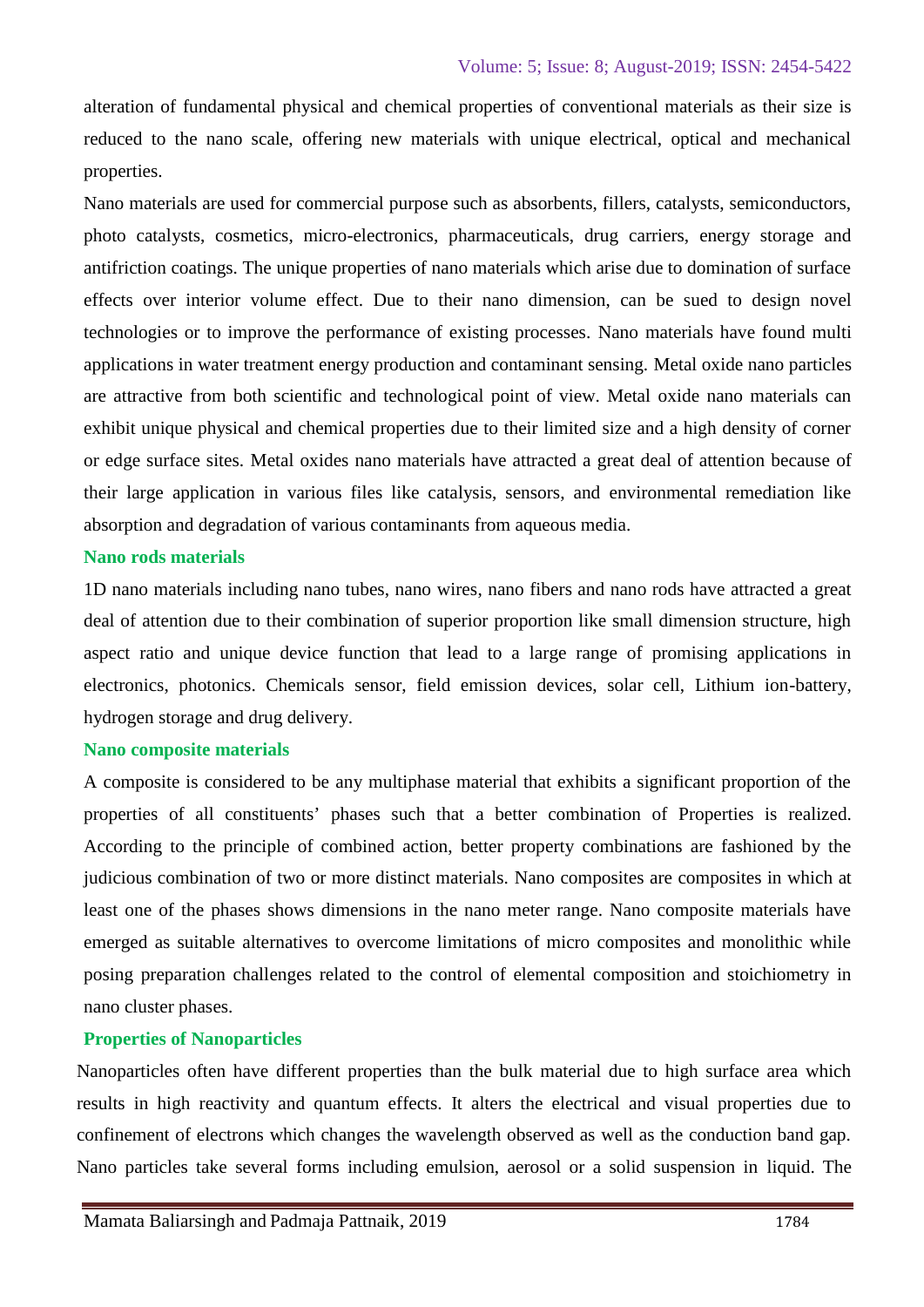nanoparticle also acts arts with other nano particles in unique ways depending on their particular form. They can elect magnetically attract or repel each other or be governed by weak vander Walls forces. Nano materials are important due to reason that their increased surface to area ratio compared to bulk materials and others is due to more fundamental size effects. As the size of a material is decreased below 100nm, if becomes similar to many physical phenomenon such as the mean free path of electrons, photons, the wave length of light and energy transfer distances. The surfaces play a very significant role in the properties of nano materials. The other factor is the relationship between the electronic properties of the material and the critical dimension of particle.

#### **Physical properties of Nanoparticle**

Nano particles are unique because of their large surface area and this dominates the contribution made by the small bulk of the materials.

**Optical properties: -** Nanoparticles pass unexpected optical properties as they are small enough to confine their electrons, and produce quantum effect. One example of this is that gold nano particles appear deep red to black in solution. Distribution of non-agglomerated nano particles in a polymer are used to time the index of refraction. Additionally, such a process may produce materials with nonlinear optical properties. Semiconducting nano particles and some oxide polymer nano composite exhibit fluorescence showing blue shift with decreasing particle size.

**Electronic properties: -** As the size of the nano particles deceases to their Bohr radius all the electronic properties begin to change. The electronic properties of nano particles depend on size and their shape.

**Mechanical properties: -** The large amount of grain boundaries in bulk materials made of nano particles allows extended grain boundary sliding leading to high plasticity.

**Catalytic properties: -** Due to their large surface, nano particles of transition element oxide exhibit interesting catalytic properties. In some cases, catalysis may be enhanced by changing composition or other parameters.

**Magnetic properties: -** In magnetic nano particles the energy of magnetic aristocracy may be small that the vector of magnetization fluctuates thermally and this is called super paramagnetism. Such materials are free at romance and correctively.

**Diffusion properties: -** Diffusion properties of nanoparticles at elevated temperative, nanoparticles posses the property of diffusion.

## **Materials and Methods**

The most challenging part of resort in the field of nano science and nano technology is the cost effective and environmentally safe procedure for synthesizing desired nano materials. The properties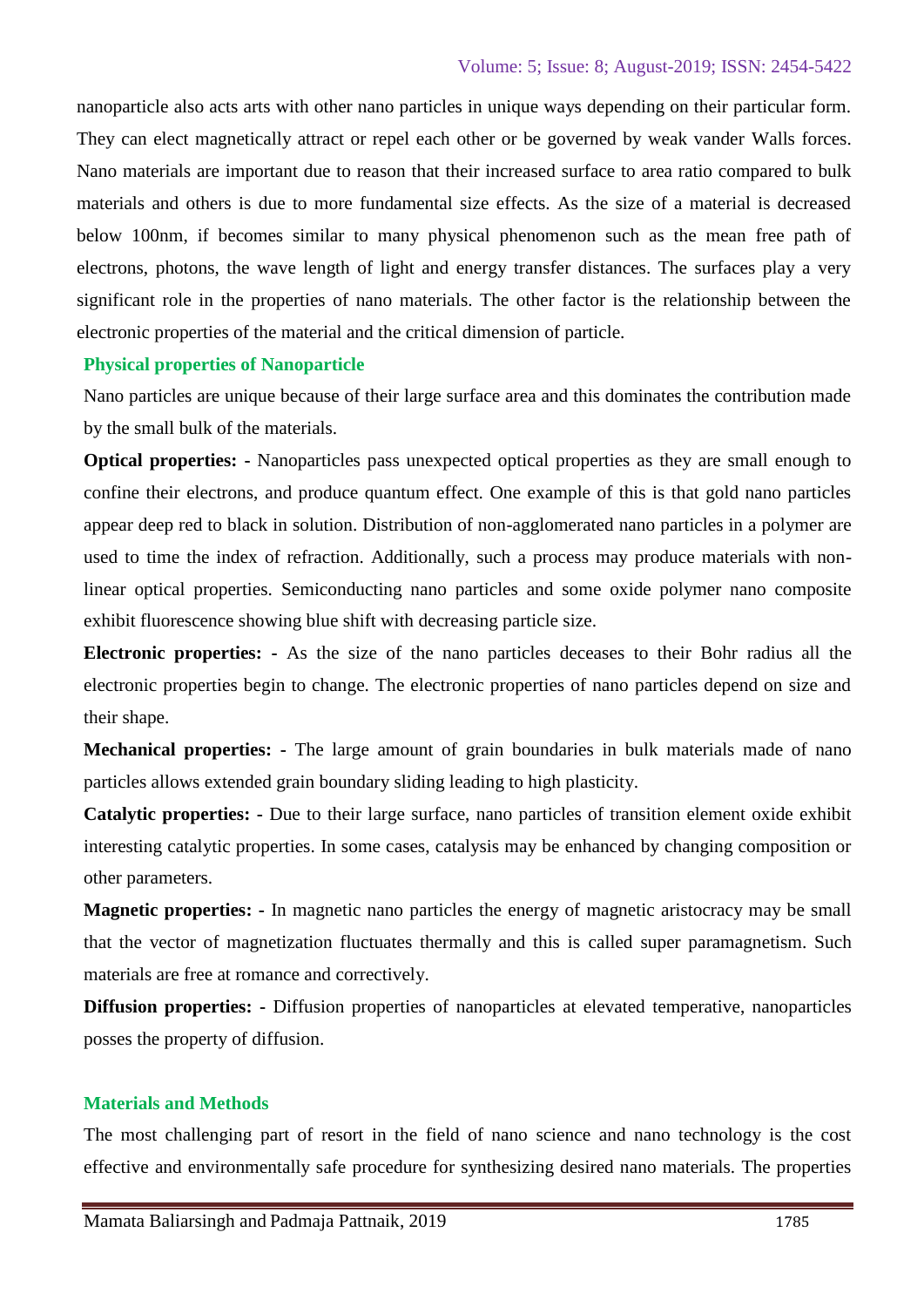of nanoparticles depend largely on their synthesis procedures. Several physical chemical and biological synthesis method have been developed to improve the properties of nano particles. Synthesis of nano particles to have a better control over particle size, distribution morphology, quantity, quality and purity by employing environment friendly process has always been a challenge for the researchers.

The two basic strategies used to produce nano particles "top down" and "botton up". The term "top down" refers to the mechanical crushing of source materials using a milling process. In the "botton up" strategy structures are built up by chemical processes.

#### **Top down approach**

In top down approach nano objects and materials are created by larger entities without bouncing its atomic reactions usually top down approach are practiced less as compared to the bottom up approach

#### **Bottom up approach**

In the bottom up approach different materials are constructed from molecular components of their own which are not required to assemble by an external source. They chemically assemble themselves themselves by recognizing the molecules of their own breed. Two or more components can be combinend to form a new one or to be used as whole. Some of the examples of molecular self assembly are Watson Crick base pairing and enzyme substrate. The above method is time taking. Therefore the best method for synthesis of  $SnO<sub>2</sub>$  nanoparticles is High Potential electrolysis.

## **Electrolysis method**

## **Materials:**

To conduct the experiment, tin metal sheet which is pure (99.9%) is purchased from market. The thickness of the sheet is 1mm and dimension is adjusted into 4mm\*10c.m.The two sheets of equal size are used as cathode and anode. For chemical preparation and cleaning, demineralized water is used.

## **Method:**

The  $SnO<sub>2</sub>$  nanoparticles were synthesized by electrolysis with a tin sheet as anode and cathode. The electrolysis is performed at various potential in 100 ML 0.02 M HCL as electrolyte solution to see the influence of the potential applied. Various concentration of electrolyte solution is also applied to observe the formation of  $SnO<sub>2</sub>$  nanoparticles during electrolytes. The concentrations are 0.005, 0.01, 0.02, 0.03, 0.04, 0.05 & 0.06, HCL at fixed potential.

Continuous string is also applied during all the electrolysis experiment. Electrolysis was stopped after 15 minutes and both the electrodes are released from the electrolysis cell dried at room temperature and weighed to observe the weight different of both the electrodes before and after electrolysis. The solution obtained is cooled at room temperature and ready for characterization. The plasma band peak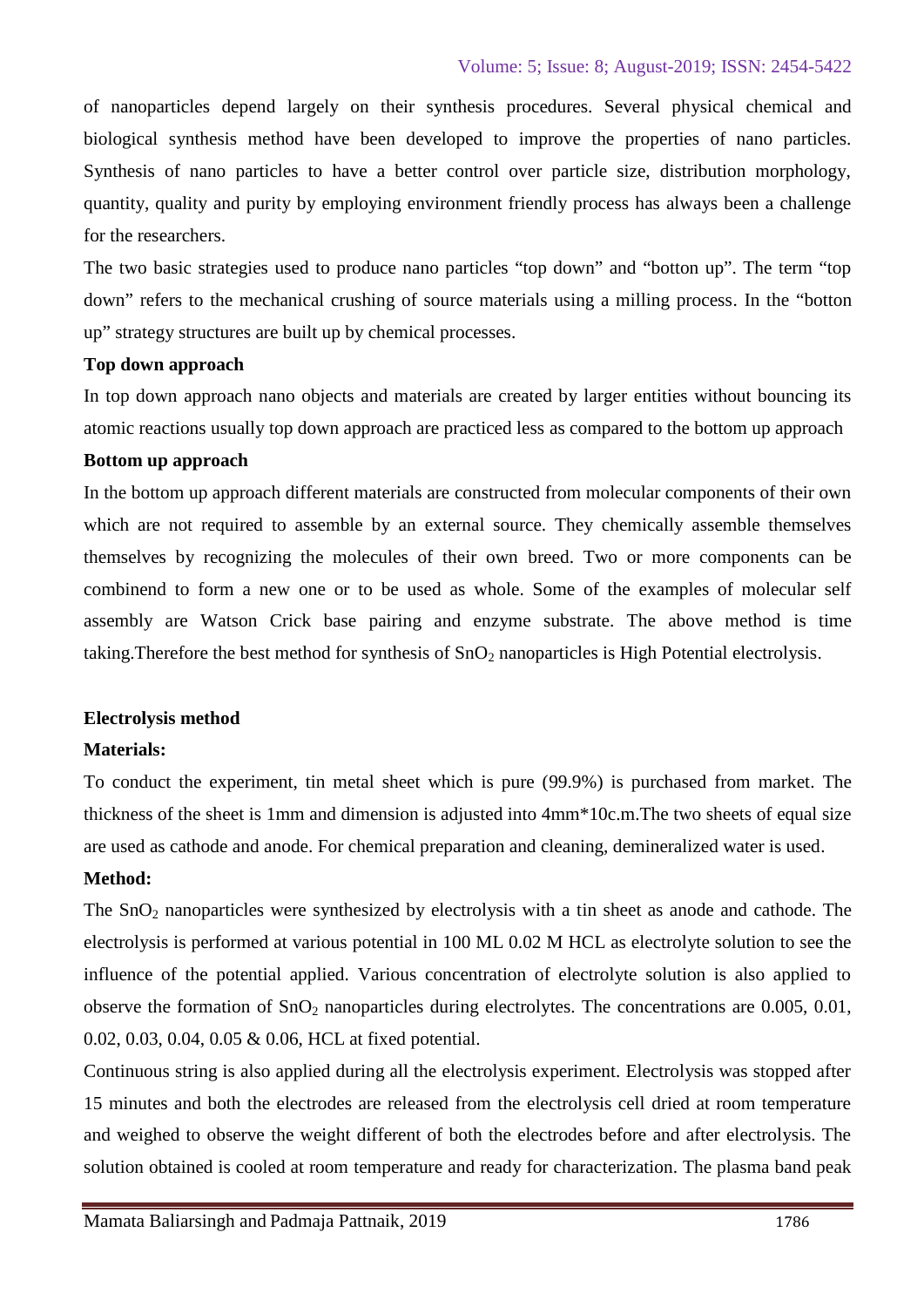of SnO<sup>2</sup> nanoparticles solutions is observed using GENESYS IOS UV-Vis spectrophotometer. The nanoparticles structure was analyzed by XRD. Malvern zetasizer nano series instruments were used to measure the particle size obtained.



Figure: 1 Electrolysis cell of  $SnO<sub>2</sub>$ 

## **Result and Discussion**

Weight of cathode  $=1.83$  gm

Weight of anode =1.128 gm

Size of cathode and anode =4mm\*10c.m

The reaction on cathode occurs as

## **Cathode (Sn):**

on cathode occurs as  
\n(Sn):  
\n
$$
2H_2O_{(1)} + 2e^- \rightarrow 2OH_{(aq)} + H_{2(g)} \dots (1)
$$

H<sup>2</sup> production at the cathode can be observed by bubbled formation during electrolysis process. At that time the reaction on the anode have three possibilities as described in Eqns.  $(2)$ ,  $(3)$ , or  $(4)$ ;

## **Anode (Sn):**

**(Sn):**  
\n
$$
Sn_{(s)} \to Sn^{2+}_{(aq)} + 2e
$$
 ... (2)  
\n $S = S^{4} + 4e^{2} + 4e^{2}$  ... (2)

$$
Sn_{(s)} → Sn2+(aq) + 2e ... (2)\nSn(s) → Sn4(aq) + 4e- ... (3)\n2H2O(1) → 4H+(aq) + O2(g) + 4e- ... (4)
$$

$$
2H_2O_{(1)} \to 4H^+_{(aq)} + O_{2(g)} + 4e^- \qquad \dots (4)
$$

The oxidation of Sn was observed by the lost weight of the Sn. The Sn can be oxidized to be  $Sn^{2+}$  or  $Sn^{4+}$ . Formation of  $O_2$  as Eqn. (4) was also observed by the bubbles produced at the surface of the anode.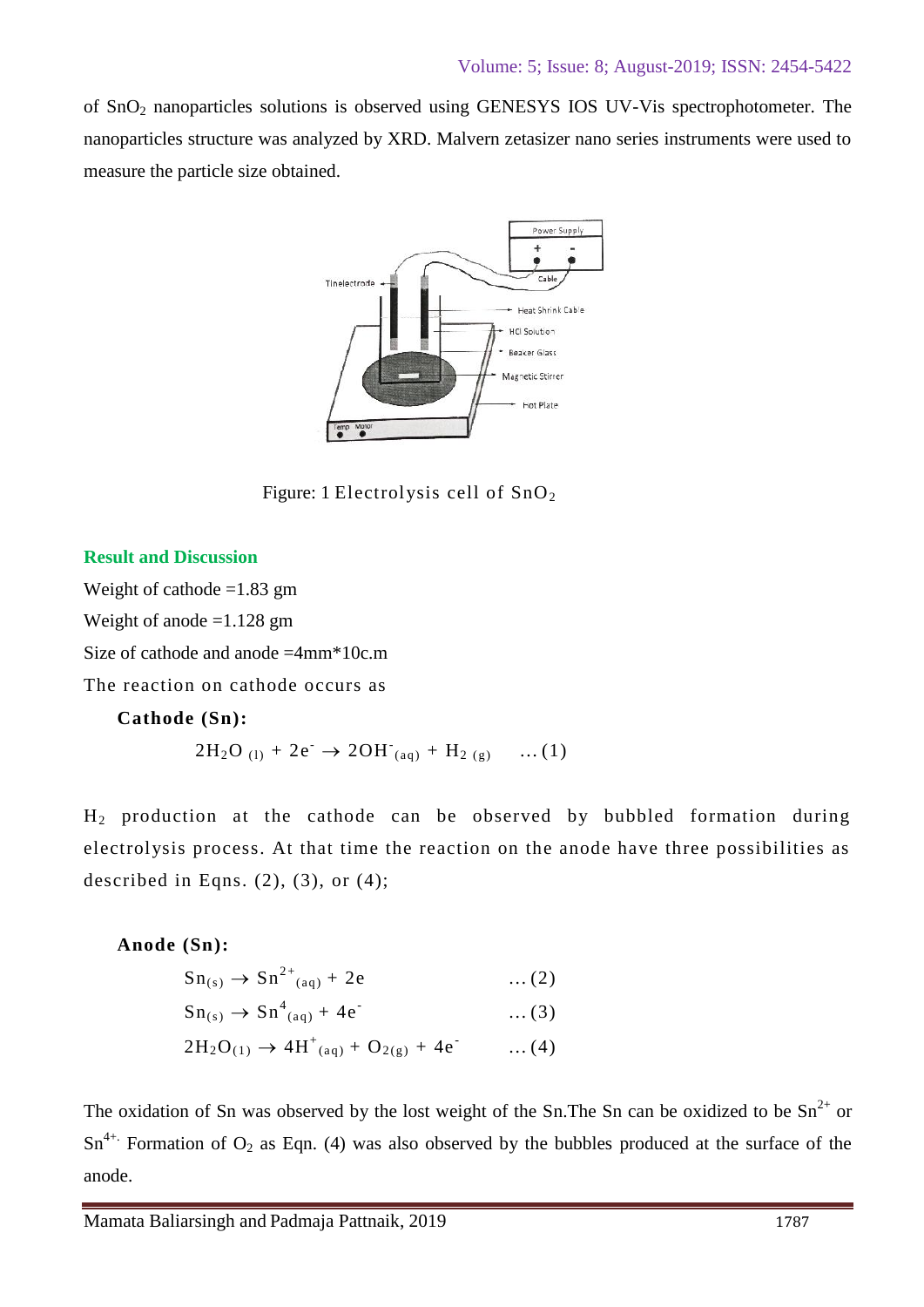## **XRD Analysis:**

The nanoparticles were obtained characterized by using XRD. All diffraction peaks are in good agreement with the SnO<sub>2</sub> standard diffraction pattern. The results indicate the product obtained in SnO<sup>2</sup> nanoparticles with a tetragonal structure. The product was analyzed by zeta sizer.



Figure: 2 XRD spectrum of Anode



Figure: 3 XRD spectrum of Cathode

#### **The effect of potential:**

Taking different potential, the loss of mass reduction occurs at both cathode and anode. But greatest mass reduction takes place at anode at 60v if applied potential increases, there is increase of absorbance of maximum wave length. That means more dissolution of electrodes with more potential. Hence potential act as a controller parameter in electron pressure that causes reduction or oxidation. The equation E=I.R is satisfied that means increase in potential increase current. There is formation of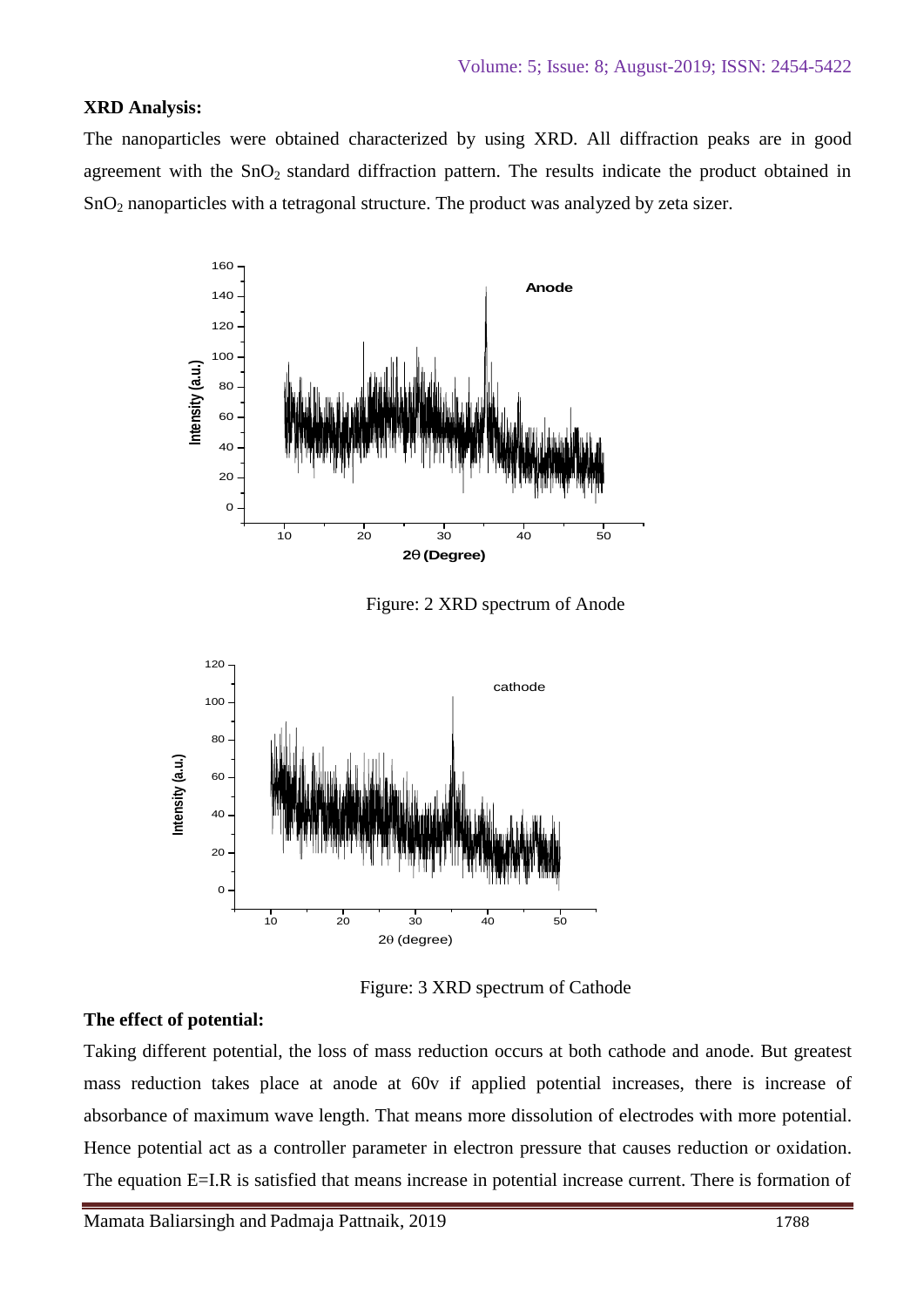ion during electrolysis under the effect at electric field. Mass of anode is oxidized into ions directly proportional to mass of anode.

| Concentration (M) | Tin Mass $(g)$ |
|-------------------|----------------|
| 0.005             | 0.0199         |
| 0.01              | 0.0499         |
| 0.02              | 0.1785         |
| 0.03              | 0.1810         |
| 0.04              | 0.2623         |
| 0.05              | 0.2897         |
| 0.06              | 0.2985         |

| Table 1. Reduced mass of tin after electrolysis process at various concentration at |  |
|-------------------------------------------------------------------------------------|--|
|-------------------------------------------------------------------------------------|--|

|  |  | potential 60 V |
|--|--|----------------|
|--|--|----------------|

|  |  |  | <b>Table: 2</b> Reduced mass of anode at different potential |  |
|--|--|--|--------------------------------------------------------------|--|
|  |  |  |                                                              |  |

| <b>Potential (Volt)</b> | Mass of $Anode(gm)$ | <b>Reduce Mass of Anode</b> |
|-------------------------|---------------------|-----------------------------|
|                         | 1.018               | 0.110                       |
| 10                      | 0.932               | 0.086                       |
| 15                      | 0.748               | 0.184                       |
| 20                      | 0.579               | 0.169                       |
| 25                      | 0.350               | 0.229                       |
|                         | 0.169               | 0.181                       |

**Table: 3** Reduced mass of cathode at different potential

| Potential (Volt) | Mass of cathode $(g)$ | Reduce Mass of cathode $(g)$ |
|------------------|-----------------------|------------------------------|
|                  | 1.083                 | 0.747                        |
|                  | 1.041                 | 0.042                        |
|                  | 0.795                 | 0.137                        |
| 20               | 0.656                 | 0.139                        |
| 25               | 0.404                 | 0.252                        |
| 30               | 0.189                 | 0.252                        |

# **The effect of electrolyte solution:**

Different concentration of acid was taken. When acid concentration increases, dissolution of electrolyte increases. The greatest mass reduction occurs at 0.06 M HCl. During electrolysis HCl ionized into  $H^+$  and Cl ions. At anode dissolution action is activated by Cl ions into  $\text{Sn}^{2+}$  or  $\text{Sn}^{4+}$ . From UV-Vis spectra, absorbance value increase with increasing of the acid concentration. It was achieved at 0.06 M HCl with the absorbance and wavelength values are 3.068 and 207 nm, respectively.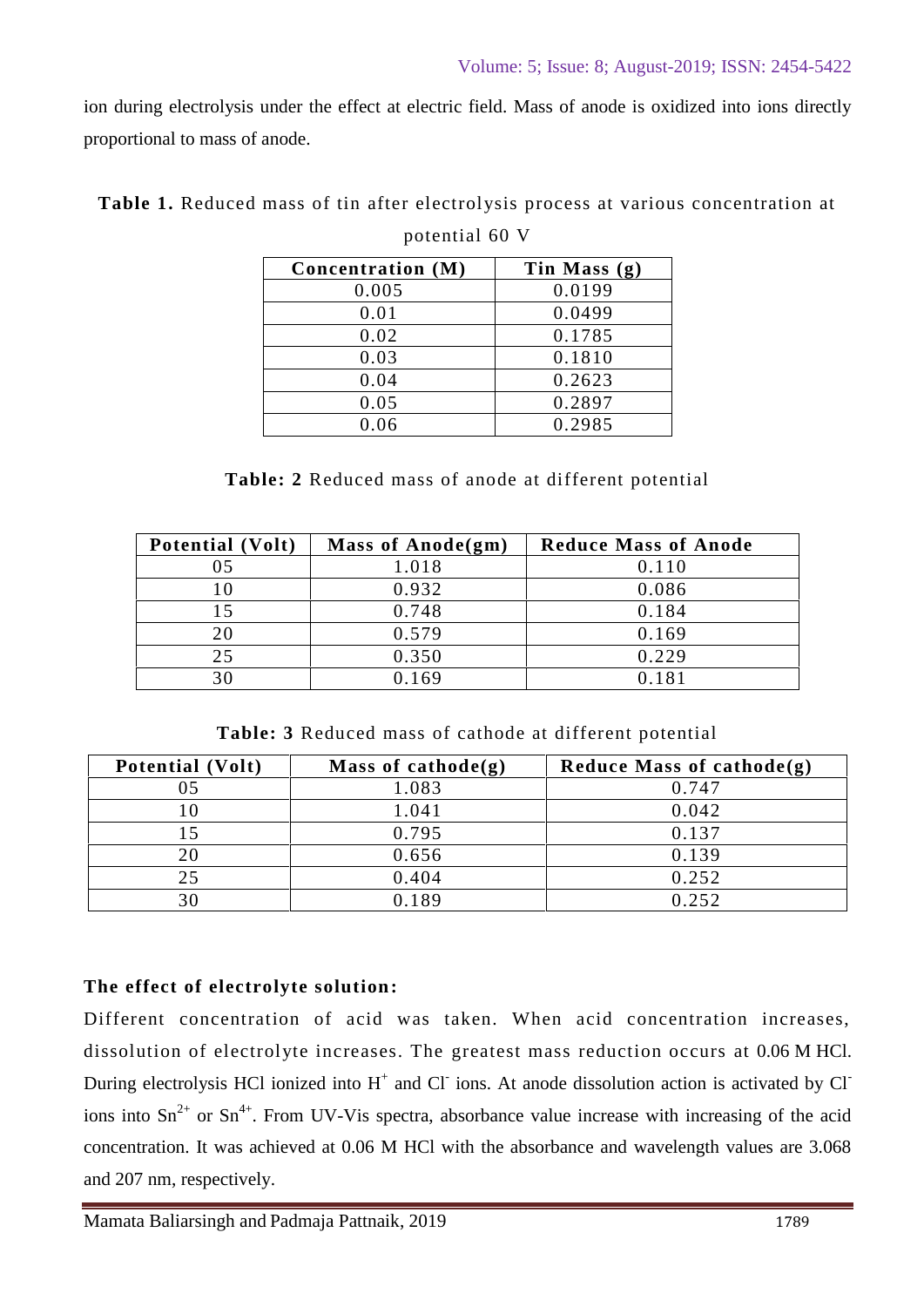The  $SnO<sub>2</sub>$  nanoparties were formed (the oxidation number of tin increase from 0 to 2) in solutions as follows:

$$
2H_2O_{(1)} + Sn_{(s)} \to 2OH_{(aq)} + Sn_2^+(aq) + H_2(g) \dots (5)
$$
  
\n
$$
Sn^{2+}_{(aq)} + 2OH_{(aq)} \to Sn (OH)_{2(aq)} \dots (6)
$$

This reaction can be continued to oxidize Sn2+ to Sn4+ as the following:

$$
\text{Sn (OH)}_{2(aq)} \rightarrow \text{SnO}_{2(s)} + \text{H}_{2(g)} \tag{7}
$$

The other possibility reaction can also occur. The oxidation number of tin increases from 0 to  $+4$ , the SnO<sub>2</sub> nanoparties was formed with the following reaction:

$$
4H_2O_{(1)} + Sn(s) \rightarrow 4OH'(aq) + Sn^{4+}{}_{(aq)} + 2H_2{}_{(g)} \dots (8)
$$
  
\n
$$
Sn^{4+}{}_{(aq)} + 4OH'(aq) \rightarrow SnO_2O_{(1)} \dots (9) \dots (9)
$$



Figure -4 UV-visible spectrum of  $SnO<sub>2</sub>$  at 0.05M HCl conc.



Figure-5 UV-visible spectrum of SnO2 at 60V potential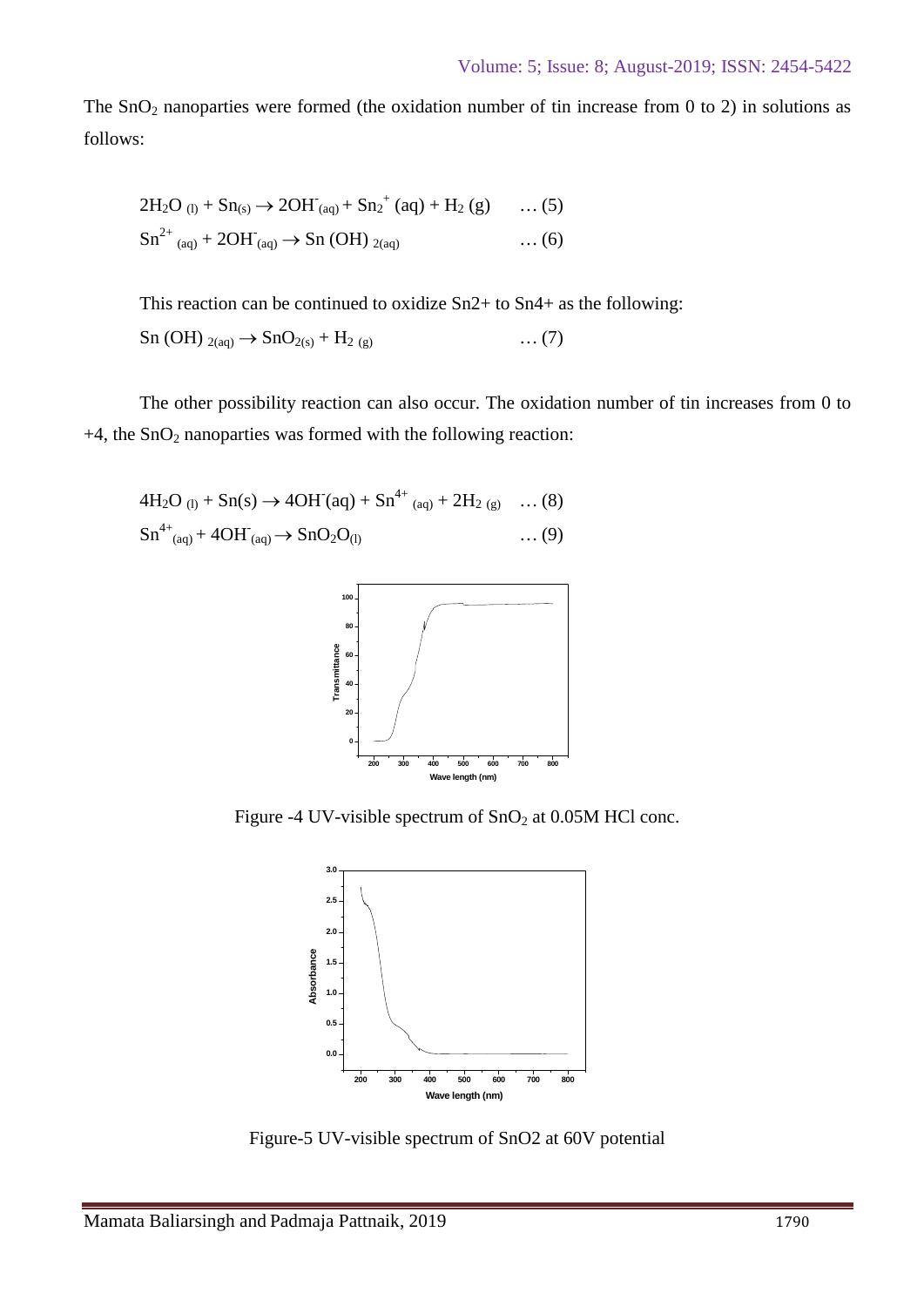#### **Conclusion**

Based on the results, it is concluded that  $SnO<sub>2</sub>$  nanoparticles can be synthesized from the tin metal using an electro chemical method in HCL solution. The absorbance value of the conditions is 3.068 at 207nm. Characterization using XRD indicates the diffractogram pattern of product synthesis is  $SnO<sub>2</sub>$ nanoparticles. The structure is tetragonal. There is a loss of weight of Sn bare that dissolve during synthesis process indicates oxidation of Sn. At anode bubbles are formed which indicates formation of O2. Potential difference affects the mass of cathode and anode. Applied potential is directly proportional to absorbance at maximum wavelength. Electric current is proportional to mass of anode which is oxidized into ions. When acid concentration increases, dissolution of tin metal increases.

#### **References**

Aoki, H. Sasakura, Tin oxide thin film transistors, *Japanese J. of Applied Physics*. (1970) 9: 582.12

Aziz, M., Saber Abbas, S., Wan Baharom, W. R. Size-controlled synthesis of SnO<sub>2</sub> nanoparticles by sol-gel method*. Materials Letters*. (2013) 91: 31-34.

Bhattacharjee, A., Ahmaruzzaman, M., Sinha, T. A novel approach for the synthesis of  $SnO<sub>2</sub>$ nanoparticles and its application as a catalyst in the reduction and photodegradation of organic compounds. *Spec-trochimica Acta Part A: Molecular and Bio-molecular Spectroscopy*. (2015) 136: 751-760.

Ibarguen, C.A., Mosquera, A., Parra, R., Cas-tro, M.S., Rodríguez-Páez, J.E. Synthesis of SnO<sub>2</sub> nanoparticles through the controlled precipitation route. *Materials Chemistry and Physics*. (2007) 101 (2-3): 433-440.

Lou, Z., Wang, L., Wang, R., Fei, T., Zhang, T. Synthesis and ethanol sensing properties of SnO<sub>2</sub> nanosheets via a simple hydrothermal route. *Solid-State Electronics*. (2012) 76: 91-94.

Liu, H., Gong, S., Hu, Y., Zhao, J., Liu, J., Zheng, Z., Zhou, D. Tin oxide nanoparticles synthesized by gel combustion and their potential for gas detection. *Ceram-ics International*. (2009) 35(3): 961-966.

Masuda, Y., Kato, K. Aqueous synthesis of nanosheet assembled tin oxide particles and their N2 adsorption characteristics. *Journal of Crystal Growth*. (2009) 311 (3): 593-596.

Mondal, B., Basumatari, B., Das, J., Roy-chaudhury, C., Saha, H., Mukherjee, N. ZnO-SnO<sub>2</sub> based composite type gas sensor for selective hydrogen sensing. *Sensors and Actuators B: Chemical*. (2014) 194: 389-396.